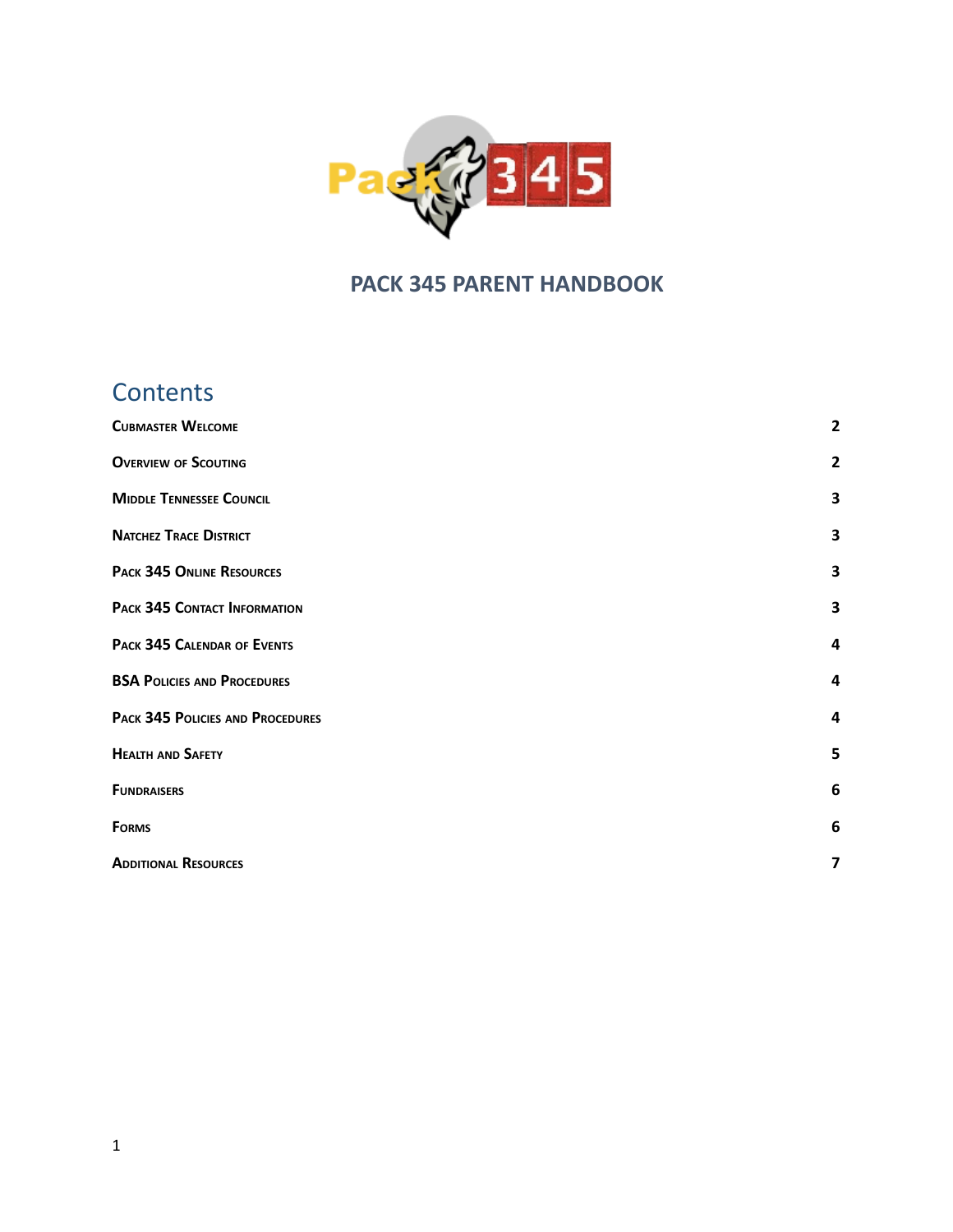# <span id="page-1-0"></span>**CUBMASTER WELCOME**

Welcome to Pack 345! Pack 345 is a Boy Scouts of America (BSA) chartered Cub Scout Pack in Spring Hill, Tennessee. We exist to carry out the mission and vision of BSA through a strong and high quality cub scouting program for families with boys and girls in grades K-5.

In order to accomplish this, we implement a scouting program that is fun and incorporates all aspects of the Scout Law: Trustworthy, Loyal, Helpful, Friendly, Courteous, Kind, Obedient, Cheerful, Thrifty, Brave, Clean, and Reverent.

We also welcome and encourage family support and participation as we guide our children along the Cub Scout trail.

I trust that, in the upcoming scouting year, you will find something for everyone in our program! We are glad you have chosen Pack 345 to share the scouting journey with you and your family.

Yours in Scouting, Matt Durlin

# <span id="page-1-1"></span>**OVERVIEW OF SCOUTING**

### *Boy Scouts of America*

The Boy Scouts of America is one of the nation's largest and most prominent values-based youth development organizations. The BSA provides a program for young people that builds character, trains them in responsibilities of participating citizenship, and develops personal fitness.

For over a century, the BSA has helped build future leaders of this country by combining educational activities and lifelong values with fun. The Boy Scouts of America believes – and, through over a century of experience, knows – that helping youth is key to building a more conscientious, responsible, and productive society.

The mission of Boy Scouts of America is to prepare young people to make ethical and moral choices over their lifetimes by instilling in them the values of the Scout Oath and Scout Law.

#### **SCOUT OATH**

On my honor I will do my best to do my duty to God and my country and to obey the Scout Law; to help other people at all times; to keep myself physically strong, mentally awake, and morally straight.

#### **SCOUT LAW**

A Scout is trustworthy, loyal, helpful, friendly, courteous, kind, obedient, cheerful, thrifty, brave, clean, and reverent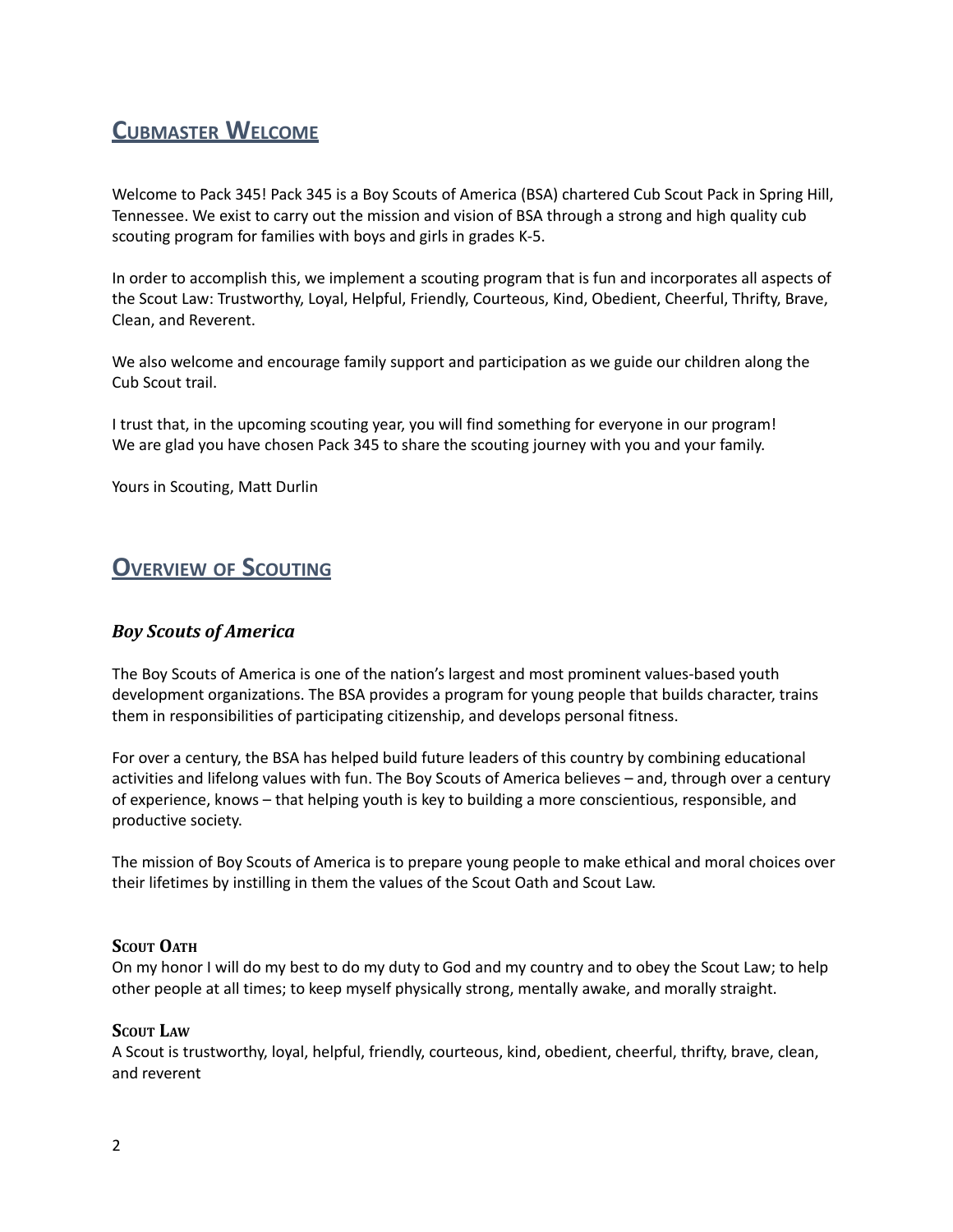Some fun facts about past alumni from BSA….

- 181 NASA astronauts were involved in Scouting
- 36.4 percent of the United States Military Academy (West Point) cadets were involved in Scouting as youth
- $\bullet$  191 members of the 113th Congress participated in Scouting as a youth and/or adult leader
- 18 current U.S. governors participated in Scouting as a youth and/or adult volunteer

# <span id="page-2-0"></span>**MIDDLE TENNESSEE COUNCIL**

BSA is divided regionally in order to provide the most support from professional and volunteer personnel at the local level. Each unit (pack or troop) is part of a district, and each district is part of a council.

<https://www.mtcbsa.org/>

<span id="page-2-1"></span><https://www.facebook.com/MTCBSA/>

# **NATCHEZ TRACE DISTRICT**

<https://www.mtcbsa.org/Districts/Natchez-Trace>

<https://www.facebook.com/groups/natchezbsa/?ref=share>

# <span id="page-2-2"></span>**PACK 345 ONLINE RESOURCES**

In addition to council resources, Pack 345 provides an up-to-date calendar, contact information, den pages, upcoming council events and more, at our website: [www.pack345springhill.com](http://www.pack345springhill.com).

We also have a private Facebook group for members-only, where photos and reminders about upcoming events are shared. Ask the Cubmaster or your den leader about being invited to this group.

# <span id="page-2-3"></span>**PACK 345 CONTACT INFORMATION**

For contact information regarding Cubmasters, Den Leaders, and Committee Members, please visit the link below.

<https://pack345springhill.com/pack-345-contacts/>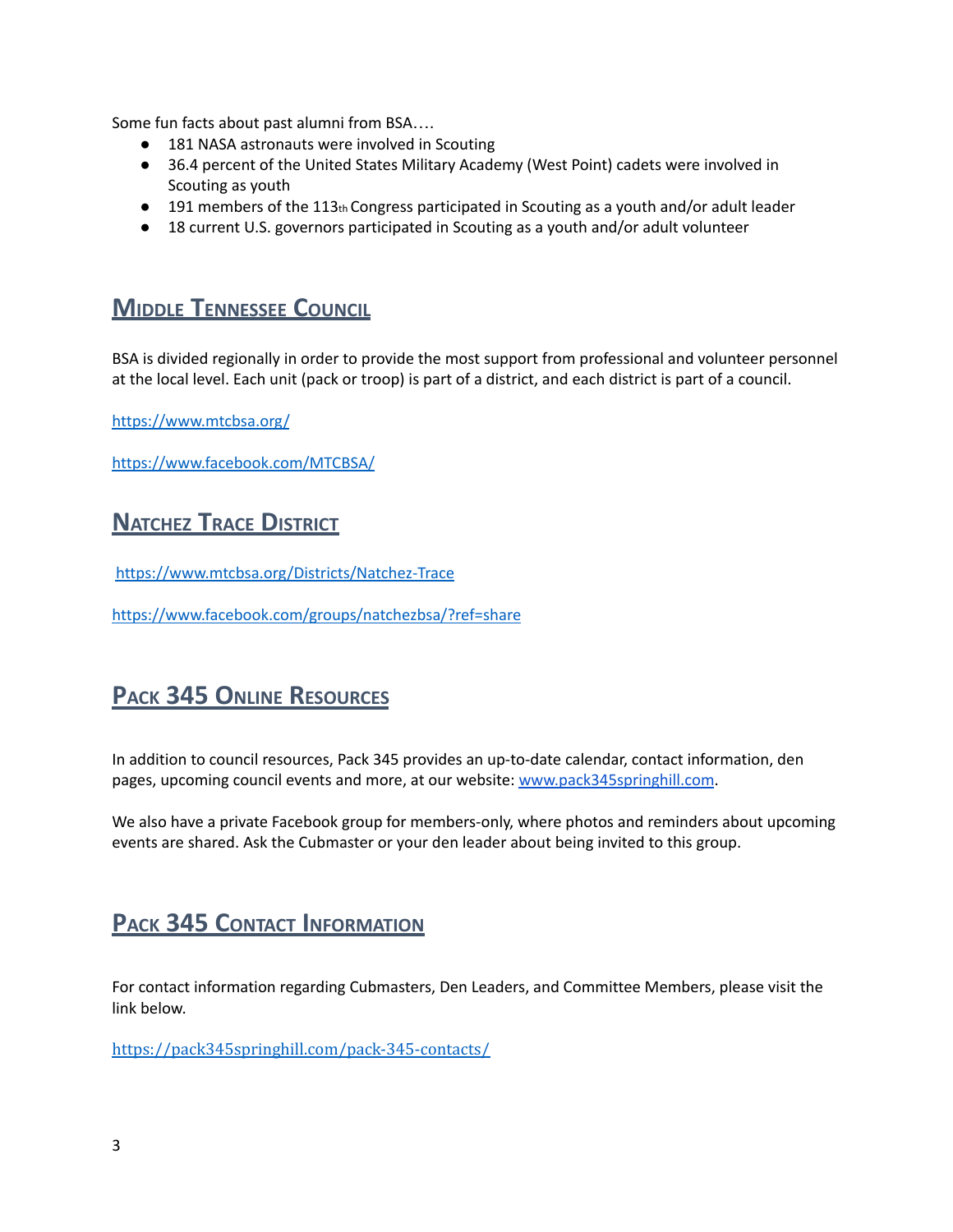# <span id="page-3-0"></span>**PACK 345 CALENDAR OF EVENTS**

Pack Meetings will be held on the first Tuesday of the month at 6:00 PM. Den Meetings will be held on the second and third Tuesdays of the month at 6:00 PM, unless we have another event planned. Committee Meetings will be held on the fourth Tuesday of the month at 7:00 PM. All meetings are held at First Baptist Church on Main Street.

<span id="page-3-1"></span>All event information can be found by visiting our website: <https://pack345springhill.com/calendar-of-events/>

# **BSA POLICIES AND PROCEDURES**

[http://www.scouting.org/Home/HealthandSafety/Guidelines\\_Policies.aspx](http://www.scouting.org/Home/HealthandSafety/Guidelines_Policies.aspx)

# <span id="page-3-2"></span>**PACK 345 POLICIES AND PROCEDURES**

### *Uniform guideline*

If Class A event – Class A should be worn consistently at Pack Meetings, Den Meetings and Special events.



If Class B event, Class B pack t-shirt should be worn. We offer once per year to order these t-shirts.

### *Gently Used Uniform Exchange*

This program is intended to help offset the cost that is incurred when purchasing new uniforms (hats, shirts, neckerchiefs, etc). If you do not have a need for any part of the uniform, please bring the gently used uniform to donate to our exchange. Similarly, if you are looking for a uniform, please inquire with our Used Uniform Coordinator prior to visiting the scout store.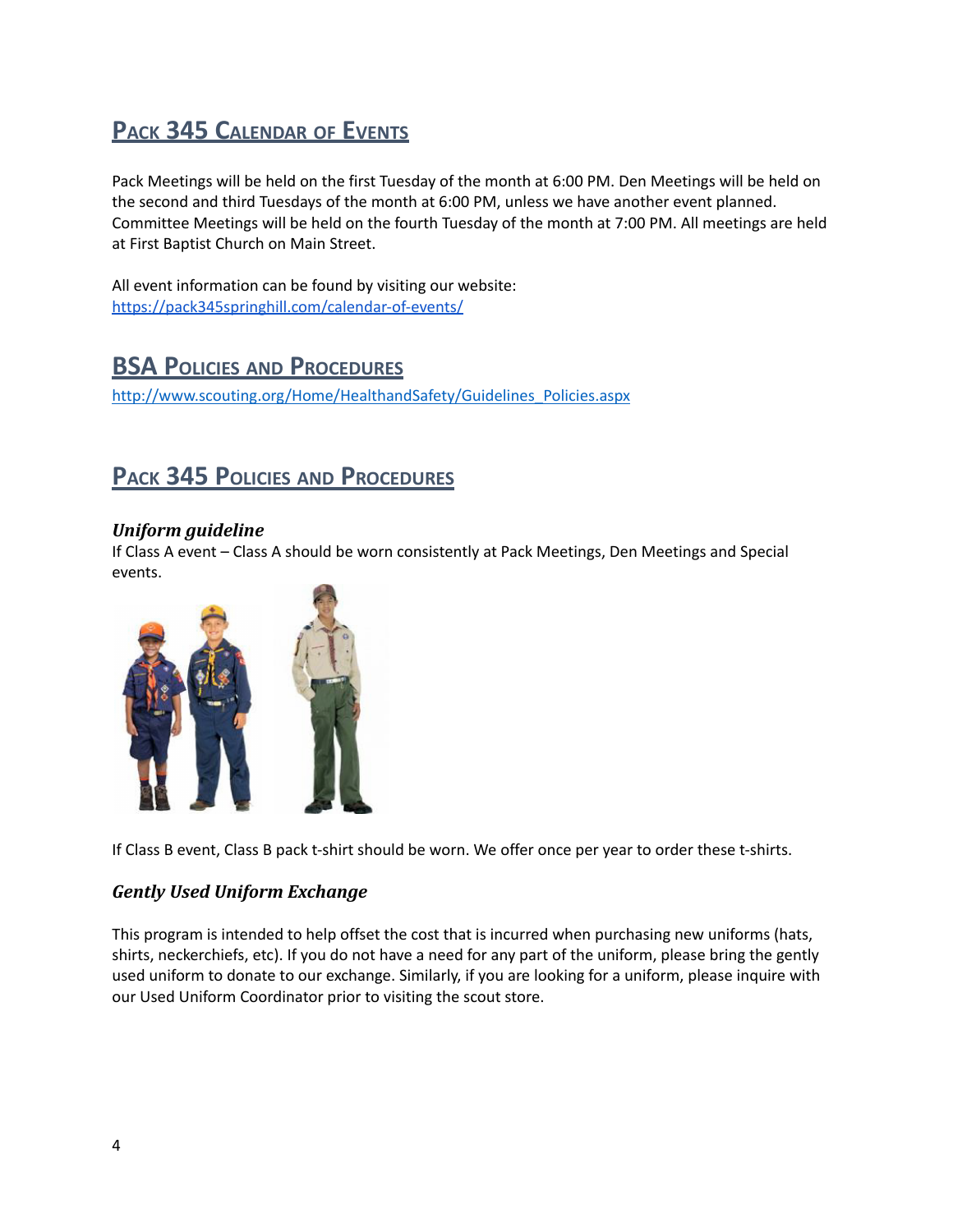### *Costs and dues*

The pack [program](https://pack345springhill.com/forms/) budget is available for viewing under the Forms page of our website. The annual program budget is designed to cover the cost of the primary portion of the scouting program.

In addition to helping with fundraisers to help offset these budgeted costs, families are responsible for the following costs:

- Annual BSA Membership fee: \$72 (collected in September for all registered scouts)
- Annual Council Insurance fee: \$2 (collected at the same time as BSA Membership fee)
- Scout Life Magazine: \$12
- Volunteer membership fees: \$14
- Uniform costs (Class B shirts can be ordered from Pack 345, Class A uniforms can be purchased from the scout store)
- Scout handbooks (can be purchased at the scout store)
- Pack/Den outings and camping each family must pay for outings on or before the announced deadlines for each outing. Cost details and sign-up deadlines will be announced as events get closer.
- In addition to these costs, each scout is asked to help with the annual Popcorn fundraiser. See "Fundraisers" section for more.

### *Refund Policy*

Pack 345 has a strict **no refund** policy on all money paid to the pack – this includes but is not limited to dues, fundraising, a la carte events, donations, etc. It is at the discretion of Pack 345 leadership to waive this policy on a case by case basis, pending Committee approval.

# <span id="page-4-0"></span>**HEALTH AND SAFETY**

### *Barriers to Bullying and Abuse*

Each rank requires that parents take some time to review the "Parent's Guide" to Protect Youth from Child Abuse. As an organization, Boy Scouts of America has implemented a wide array of safety guidelines that, when followed properly, help to keep our children and youth as safe as possible. However, it is important that we create a culture in our homes of awareness and openness about various situations that could arise and help our children to understand: they have a safe place at home and among leaders at scouts to come and talk if there is a problem, their concerns are important, and that we will do everything as parents and leaders to address situations swiftly and properly as they arise.

Please take time to review the following materials and, with your child, review the Parent's Guide.

Parent's Guide to Youth Protection and [Preventing](https://filestore.scouting.org/filestore/pdf/100-014_WEB.pdf?_gl=1*srkrhy*_ga*NTU3MDkyMTk1LjE1OTY1NjU2NzQ.*_ga_20G0JHESG4*MTYyOTczMzY2OS41LjEuMTYyOTczMzc4Ny41NQ..) Child Abuse

Scouting Barriers to Abuse: [Guidelines](https://www.scouting.org/health-and-safety/gss/gss01/) to be followed

### *Health Forms*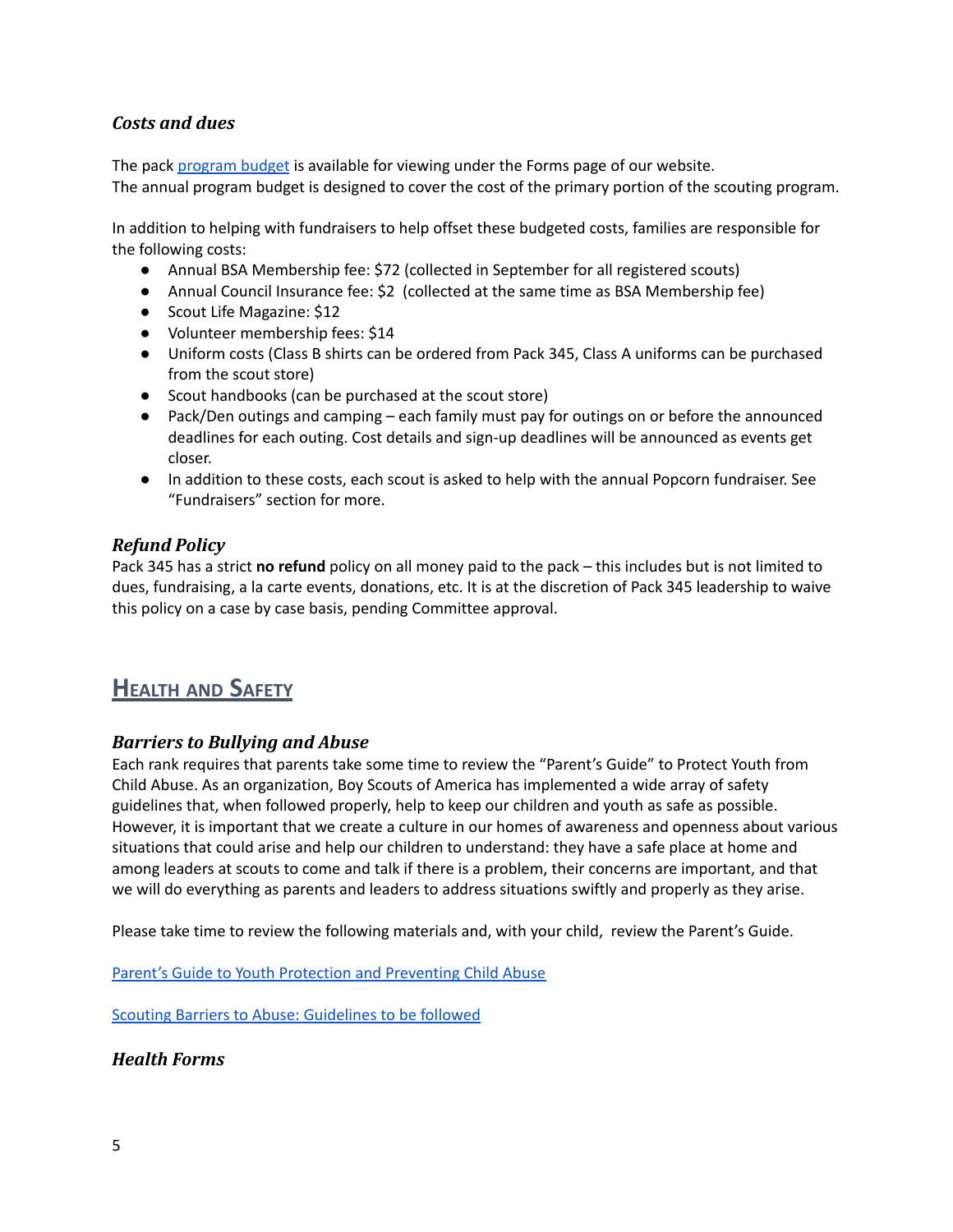Each scout must have a completed [health](http://www.scouting.org/scoutsource/healthandsafety/ahmr.aspx) form each year, which is available at each pack and den meeting through September.

#### *Youth Protection*

All trained leaders are required to take Youth [Protection](https://www.scouting.org/training/youth-protection/) Training each year and parents are required to take this effective August 1, 2021.

# <span id="page-5-0"></span>**FUNDRAISERS**

### *Popcorn Sale*

The popcorn fundraiser is our primary means of funding our program for the entire year. We ask each scout and family to participate in the fundraiser.

Additional information about this will be provided at the kickoff picnic in August.

### *Camp Cards*

Each Spring, scouts have an opportunity to "earn their own way" to summer camp by selling \$5 discount cards.

These cards are very easy to sell and pay for themselves.

For every card sold, the scout gets \$2.50 and Middle Tennessee Council receives \$2.50.

The customer purchasing the card gets a discount card and coupons good at various stores and restaurants in the area. This card is good for the entire calendar year.

More details about how this fundraiser works will be provided when the sale launches in the spring (typically around March).

### *Additional Fundraisers*

Occasionally in order to meet our budget requirements to fund our program, we require additional fundraisers. These will be Middle Tennessee Council-approved and announced ahead of time with plenty of opportunity for families to help out.

## <span id="page-5-1"></span>**FORMS**

*Youth Registration Form* [http://www.scouting.org/filestore/pdf/524-406A.pdf](http://www.scouting.org/filestore/pdf/524-406A.pdf%20)

*Volunteer/Adult Registration Form*